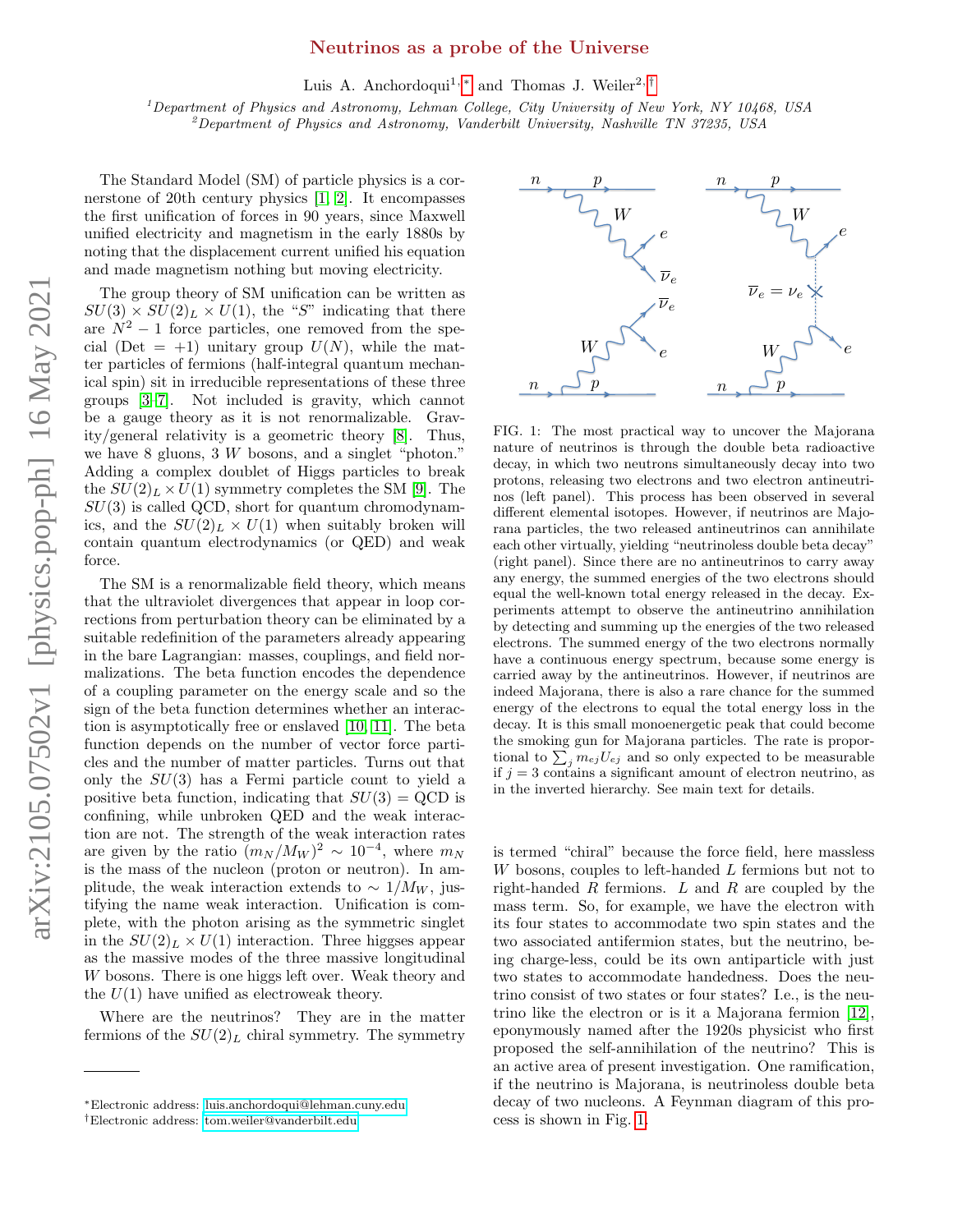Sidney Coleman has said that the symmetry of vacuum is the symmetry of the world. In Quantum Field Theory, one may have a vacuum devoid of particles but still containing meaning. So we need to investigate the symmetry of the vacuum. The vacuum has meaning because of Hawking radiation, which in turn is based upon the Heisenberg uncertainty principle. It turns out that energy need not be conserved in physics for tiny times,  $\Delta E \leq \hbar/\Delta t$ , where  $\hbar$  is a fundamental constant of nature (over a  $2\pi$ ) named after Planck. The physical picture is this: for small times, a fermion pair, such as electron and positron, may pop out of the vacuum and maintain vacuum quantum numbers as long as it subsequently pops back into the vacuum. The particles are said to be virtual in that they are not observed. In fact, neutrinos are never observed, and therefore always virtual.

The Nobel prize was awarded a few years back to Takaaki Kajita, director of the SuperK experiment which discovered oscillations in the late 80s and indicated that neutrinos have a tiny mass, and initiated measurement of Solar neutrinos based on direction of incidence; and Arthur McDonald, director of SNO lab, for the measurement of the electron neutrinos in the Sun which solved the Solar issue [\[13–](#page-3-9)[15\]](#page-3-10). Both experiments revealed the unusual behavior of these misfit particles. Figure [2](#page-1-0) shows a Cutcosky diagram for neutrino oscillation. The dashed line indicates the cut to of a real axis (on-shell initial and final states). A neutrino of type  $\nu_{\mu}$  is produced at the W charged current vertex in association a muon  $\mu$ . The  $\nu_{\mu}$  is virtual. All particles propagate forward in time in mass eigenstates, as shown here for the virtual neutrino. At the lower missing vertex, the neutrino is detected by a second charged current event producing an electron and missing energy. Flavor oscillation has occurred, from an initial  $\nu_{\mu}$  to a final state  $\nu_{e}$ . Left of the cut is the quantum amplitude  $A$ ; right of the cut is  $A^*$ . Probability of occurrence is given by  $AA^* = |A|^2$ . Note that quantum mechanics is a theory of amplitudes, not of rates.

The words of a colleague, the neutrino is as close to nothing as something can be. It is charge-less. Among known interactions, it has only a weak interaction. Formerly believed to be massless, its mass is truly tiny. Quantum mechanics allows one to pick the basis (with some being more useful than others) to describe the survival probability for flavor transitions. We have  $\nu_j = \sum_{\alpha} U_{j\alpha} \nu_{\alpha}$ , where j labels the mass states,  $\alpha = e, \mu, \tau$  are the three neutrino flavors, and U is a large matrix (with elements  $U_{i\alpha}$ ) as demonstrated by experiments [\[16\]](#page-3-11). "Large" here means the off-diagonal elements are large in appropriate units. No one knows why elements are large, but we got lucky. The neutrino quantum has provided many surprises! Mixing, as with Cabbibo mixing of down and strange quarks, occurs in the Lagrangian. Large mixing in the neutrino sector is a topic under investigation.

Oscillations in space, energy, and time are different from mixing. They are unique to neutrinos, and evolve only when masses are degenerate enough to fit inside a



<span id="page-1-0"></span>FIG. 2: Cutcosky diagram for neutrino oscillation.

single quantum mechanical wave function. They express an interference among mass states which evolves dynamically, meaning in time/energy/position. Oscillation occurs because the three mass state components of the produced flavor travel at slightly different speeds, so that their quantum mechanical wave packets develop relative phase shifts that change how they combine to produce a varying superposition of three flavors. Each flavor component thereby oscillates as the neutrino travels, with the flavors varying in relative strengths. The relative flavor proportions when the neutrino interacts represent the relative probabilities for that flavor of interaction to produce the corresponding flavor of charged lepton. Maki, Nakagawa, and Sakata have chosen the three parameters as angles plus one purely imaginary (the so-called "CP phase") reflecting the fact that  $\mathbb{U} = \mathbb{U}^{\dagger}$  is unitary in quantum mechanics rather than purely real as it is with Euler angles [\[17\]](#page-3-12). Remember, it is the complex amplitude that is calculated in quantum mechanics, with the real probability then constructed as  $P = AA^* = |A|^2$ . Experiment has shown that three neutrinos are needed for complexity to appear in neutrino physics [\[18\]](#page-3-13). And yet we know that oscillations divide into a basis of two  $2 \times 2$  sums, with a ratio of about 30. This is one reason why the complex CP phase is so hard to deduce. From solar neutrino data we furthermore know that  $\nu_2$  couples with the lighter sum. The question arises: is  $\nu_3$  heavier than  $\nu_2$  or lighter? This question is also under investigation. Also under investigation are the mixing angles, e.g. is the largest mixing angle larger or smaller than maximal mixing at 45◦ ?

Another gift is offered to us by the small neutrino masses, namely, the generation of  $\nu$  masses. Fine tuning of the neutrino's Yukawa couplings, as is done with all other particles, is a possibility. But the neutrino is known to be five or more orders of magnitude lighter than the next lightest particle, the electron, so an independent mechanism has been invented, the "see-saw mechanism." The see-saw uses properties of a simple  $2 \times 2$  matrix. The matrix lives in neutrino space, with a zero naturally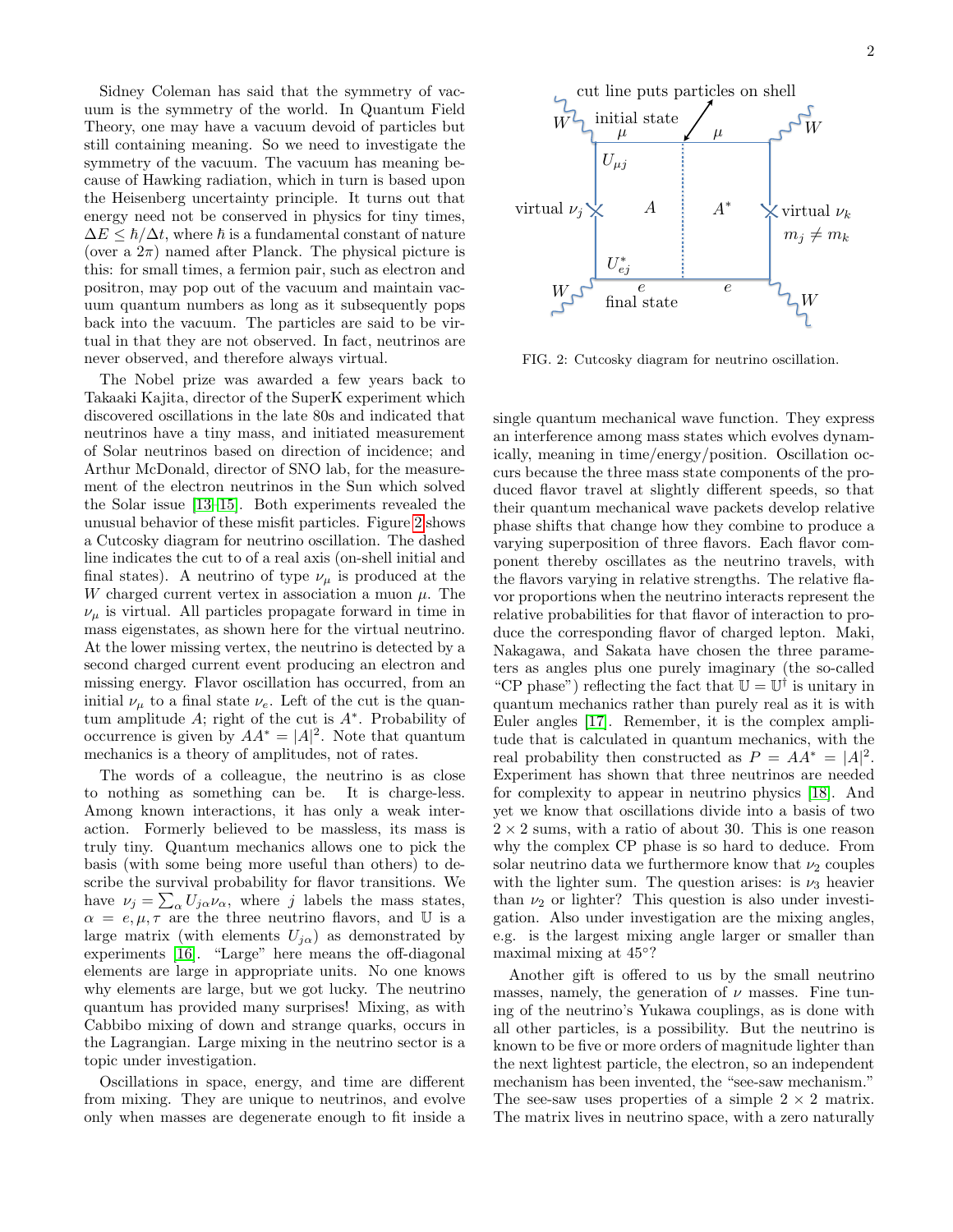place in the  $\nu$ - $\nu$  2  $\times$  2 = 3 + 1 (group theory numbers) space, a weak coupling between  $\nu$  and  $N$  (2+0), and a heavy  $N(0+0)$ . Diagonalization then yields the correct experimental neutrino mass M ~  $(M_W^2/M_N) \sim {\rm eV}$  for  $M_N \sim 10^{23}$  eV [\[19\]](#page-3-14).

In both the see-saw and the Yukawa coupling models, all particle masses are generated by the interactions of the particle's field with the vacuum state. Particles are slowed by vacuum interactions. According to special relativity, slowness is in turn related to the perceived mass. Slowness rises with mass. So massless particles have the least slowness. This does not mean that massless particles, like the photon and probably the graviton, are impervious to the vacuum. E.g. the photon's vacuum numbers are not zero, but rather  $c^2 = 1/(\epsilon_0 \mu_0)$ .

The vacuum also provides a measurable difference between classical and quantum mechanics [\[20\]](#page-4-0). John Bell found that difference [\[21\]](#page-4-1). In articulating his famous inequality 50 years ago, he said "For me, it is so reasonable to assume that the photons in those experiments carry with them programs, which have been correlated in advance, telling them how to behave. This is so rational that I think that when Einstein saw that, and the others refused to see it, he was the rational man. ... for me, it is a pity that Einstein's idea doesn't work. The reasonable thing just doesn't work." It is clear that Bell thought and hoped hidden variables would be the answer. But they were not the answer, and the present interpretation is that quantum mechanics requires an observer to put particles on their mass shells.

Neutrinos' low mass and neutral charge mean they interact exceedingly weakly with other particles and fields. This feature of weak interaction is of interest particularly because it means neutrinos can be used to probe environments that other radiation (such as light or radio waves) cannot penetrate. Using neutrinos as a probe was first proposed in the mid-20th century as a way to detect conditions at the core of the Sun. The solar core cannot be imaged directly because electromagnetic radiation (such as light) is diffused by the great amount and density of matter surrounding the core. On the other hand, neutrinos pass through the Sun with few interactions. Whereas photons emitted from the solar core may require 40,000 years to diffuse to the outer layers of the Sun, neutrinos generated in stellar fusion reactions at the core cross this distance practically unimpeded at nearly the speed of light.

Solar neutrinos originate from the nuclear fusion powering the Sun and other stars. The details of the operation of the Sun are explained by Bahcall's standard solar model [\[22\]](#page-4-2). In short: when four protons fuse to become one helium nucleus, two of them have to convert into neutrons, and each such conversion releases one electron neutrino. The Sun sends enormous numbers of neutrinos in all directions. Each second, about 65 billion (i.e.  $6.5 \times 10^{10}$ ) solar neutrinos pass through every square centimeter on the part of the Earth orthogonal to the direction of the Sun. Since neutrinos are insignificantly absorbed by the mass of the Earth, the surface area on the side of the Earth opposite the Sun receives about the same number of neutrinos as the side facing the Sun.

Neutrinos can play an important role in the evolution of the universe, modifying some of the cosmological observables [\[23\]](#page-4-3). It is thought that, just like the cosmic microwave background radiation left over from the Big Bang, there is a background of low-energy neutrinos in our Universe. In the 1980s it was proposed that these may be the explanation for the dark matter thought to exist in the universe. Neutrinos have one important advantage over most other dark matter candidates: They are known to exist. This idea also has serious problems. From particle experiments, it is known that neutrinos are very light. This means that they easily move at speeds close to the speed of light. For this reason, dark matter made from neutrinos is termed "hot dark matter." The problem is that being fast moving, the neutrinos would tend to have spread out evenly in the universe before cosmological expansion made them cold enough to congregate in clumps. This would cause the part of dark matter made of neutrinos to be smeared out and unable to cause the large galactic structures that we see. From cosmological measurements, it has been calculated that the sum of the three neutrino masses must be less than one millionth that of the electron [\[24\]](#page-4-4). The relic background neutrinos are estimated to have a density of 56 of each type per cubic centimeter and temperature 1.9 K (or  $1.7 \times 10^{-4}$  eV) if they are massless, much colder if their mass exceeds 0.001 eV. Although their density is quite high, relic neutrinos have not yet been observed in the laboratory, as their energy is below thresholds of most detection methods, and due to extremely low neutrino interaction cross-sections at sub-eV energies. In contrast, boron-8 solar neutrinos –which are emitted with a higher energy– have been detected definitively despite having a space density that is lower than that of relic neutrinos by some 6 orders of magnitude.

In 1966, Colgate and White calculated that neutrinos carry away most of the gravitational energy released by the collapse of massive stars, events now categorized as Type Ib and Ic and Type II supernovae [\[25\]](#page-4-5). When such stars collapse, matter densities at the core become so high  $(10^{17} \text{ kg/m}^3)$  that the degeneracy of electrons is not enough to prevent protons and electrons from combining to form a neutron and an electron neutrino. A second and more profuse neutrino source is the thermal energy (100 billion kelvins) of the newly formed neutron core, which is dissipated via the formation of neutrino-antineutrino pairs of all flavors. The core collapse phase of a supernova is an extremely dense and energetic event. It is so dense that no known particles are able to escape the advancing core front except for neutrinos. Consequently, supernovae are known to release approximately 99% of their radiant energy in a short (10 second) burst of neutrinos. These neutrinos are a very useful probe for core collapse studies. For an average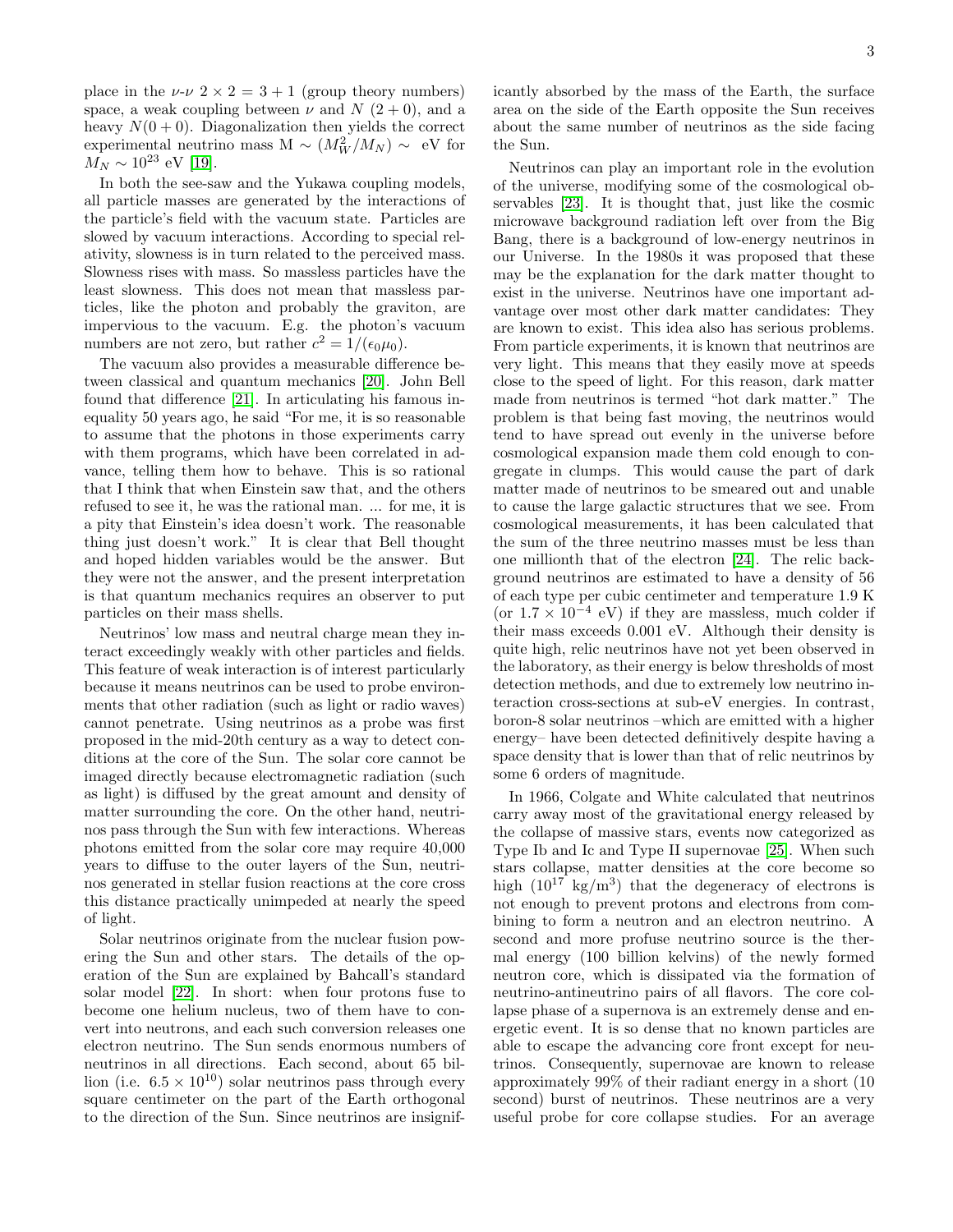supernova, approximately  $10^{57}$  (an octodecillion) neutrinos are released, but the actual number detected at a terrestrial detector will be far smaller; e.g., a dozen neutrinos observed by the Kamiokande II experiment came from Supernova 1987A [\[26\]](#page-4-6), which occurred in the Large Magellanic Cloud, a small galaxy that orbits the Milky Way.

Neutrinos are also useful for probing astrophysical other sources beyond the Solar System because they are the only known particles that are not significantly attenuated by their travel through the interstellar medium [\[27,](#page-4-7) [28\]](#page-4-8). Optical photons can be obscured or diffused by dust, gas, and background radiation. Ultra-high-energy cosmic rays [\[29\]](#page-4-9), in the form of swift protons and atomic nuclei, are unable to travel more than about 100 megaparsecs due to the Greisen-Zatsepin-Kuzmin limit (GZK cutoff) [\[30,](#page-4-10) [31\]](#page-4-11). Neutrinos, in contrast, can travel even greater distances barely attenuated. The exception are Zettavolt neutrinos which would annihilate resonantly on the relic-neutrino background to produce a "Weilerburst" of SM particles [\[32\]](#page-4-12).

In 1987 Francis Halzen brought forth the means for "ice-fishing" cosmic neutrinos. In July 2018, the IceCube neutrino observatory announced that they have traced an extremely-high-energy neutrino that hit their Antarctica-based research station in September 2017

back to its point of origin in the blazar TXS 0506+056 located 3.7 billion light-years away in the direction of the constellation Orion [\[33\]](#page-4-13). This is the first time that a neutrino detector has been used to locate an object in space and that a source of cosmic rays has been identified. Very recently, IceCube detected [\[34\]](#page-4-14) Glashow's resonant scattering of electron antineutrinos on electrons [\[35\]](#page-4-15), opening a new window to study astrophysical sources and particle physics [\[36\]](#page-4-16). Several topics in neutrino physics were not included in this report due to brevity concerns. These include the Jarlskog invariant for CP violation in the leptonic sector, the possibility of extra space dimensions with membrane-bulk resonances of neutrinos, or even no space itself through spin networks of neutrinos, the conflict between quantum mechanics and general relativity, black holes and holography, and more on sterile neutrinos as possible dark matter. Some of these topics are quite speculative, but all point to the opportunities for research provided by the simple neutrino.

L.A.A. is supported by the U.S. National Science Foundation (NSF) Grant PHY-1620661 and the National Aeronautics and Space Administration (NASA) Grant 80NSSC18K0464. T.J.W. is supported by the DoE Grant DE-SC-0011981.

- <span id="page-3-0"></span>[1] S. Weinberg, The making of the standard model, Eur. Phys. J. C 34, 5 (2004) doi:10.1140/epjc/s2004-01761-1  $[\arXiv:hep-ph/0401010$   $[hep-ph]$ .
- <span id="page-3-1"></span>[2] S. Weinberg, Essay: half a century of the standard model, Phys. Rev. Lett. 121, 220001 (2018) doi:10.1103/PhysRevLett.121.220001
- <span id="page-3-2"></span>M. Gell-Mann, The eightfold way: A theory of strong interaction symmetry, doi:10.2172/4008239
- [4] S. L. Glashow, Partial symmetries of weak interactions, Nucl. Phys. 22, 579 (1961) doi:10.1016/0029- 5582(61)90469-2
- [5] S. Weinberg, A model of leptons, Phys. Rev. Lett. 19, 1264 (1967) doi:10.1103/PhysRevLett.19.1264
- [6] A. Salam, Weak and electromagnetic interactions, Conf. Proc. C 680519, 367 (1968) doi:10.1142/9789812795915 0034
- <span id="page-3-3"></span>[7] H. Fritzsch, M. Gell-Mann and H. Leutwyler, Advantages of the color octet gluon picture, Phys. Lett. B 47, 365 (1973) doi:10.1016/0370-2693(73)90625-4
- <span id="page-3-4"></span>[8] A. Einstein, The foundation of the general theory of relativity, Annalen Phys. 49, 769 (1916) doi:10.1002/andp.200590044
- <span id="page-3-5"></span>[9] P. W. Higgs, Broken symmetries and the masses of gauge bosons, Phys. Rev. Lett. 13, 508 (1964) doi:10.1103/PhysRevLett.13.508
- <span id="page-3-6"></span>[10] D. J. Gross and F. Wilczek, Ultraviolet behavior of nonabelian gauge theories, Phys. Rev. Lett. 30, 1343 (1973) doi:10.1103/PhysRevLett.30.1343
- <span id="page-3-7"></span>[11] H. D. Politzer, Reliable perturbative results for strong interactions?, Phys. Rev. Lett. 30, 1346 (1973) doi:10.1103/PhysRevLett.30.1346
- <span id="page-3-8"></span>[12] E. Majorana, Teoria simmetrica dell'elettrone e del positrone, Nuovo Cim. 14, 171 (1937) doi:10.1007/BF02961314
- <span id="page-3-9"></span>[13] Y. Fukuda et al. [Super-Kamiokande], Phys. Rev. Lett. 81, 1562 (1998) doi:10.1103/PhysRevLett.81.1562 [\[arXiv:hep-ex/9807003](http://arxiv.org/abs/hep-ex/9807003) [hep-ex]].
- [14] Q. R. Ahmad et al. [SNO Collaboration], Measurement of the rate of  $\nu_e + d \rightarrow p + p + e^-$  interactions produced by <sup>8</sup>B solar neutrinos at the Sudbury Neutrino Observatory, Phys. Rev. Lett. 87, 071301 (2001) doi:10.1103/PhysRevLett.87.071301 [\[arXiv:nucl](http://arxiv.org/abs/nucl-ex/0106015)[ex/0106015](http://arxiv.org/abs/nucl-ex/0106015) [nucl-ex]].
- <span id="page-3-10"></span>[15] Q. R. Ahmad et al. [SNO Collaboration], Direct evidence for neutrino flavor transformation from neutral current interactions in the Sudbury Neutrino Observatory, Phys. Rev. Lett. 89, 011301 (2002) doi:10.1103/PhysRevLett.89.011301 [\[arXiv:nucl](http://arxiv.org/abs/nucl-ex/0204008)[ex/0204008](http://arxiv.org/abs/nucl-ex/0204008) [nucl-ex]].
- <span id="page-3-11"></span>[16] M. C. Gonzalez-Garcia and M. Maltoni, Phenomenology with Massive neutrinos, Phys. Rept. 460, 1 (2008) doi:10.1016/j.physrep.2007.12.004 [\[arXiv:0704.1800](http://arxiv.org/abs/0704.1800) [hepph]].
- <span id="page-3-12"></span>[17] Z. Maki, M. Nakagawa and S. Sakata, Remarks on the unified model of elementary particles, Prog. Theor. Phys. 28, 870 (1962) doi:10.1143/PTP.28.870
- <span id="page-3-13"></span>[18] V. D. Barger, S. Pakvasa, T. J. Weiler and K. Whisnant, Bimaximal mixing of three neutrinos, Phys. Lett. B 437, 107 (1998) doi:10.1016/S0370-2693(98)00880-6 [\[arXiv:hep-ph/9806387](http://arxiv.org/abs/hep-ph/9806387) [hep-ph]].
- <span id="page-3-14"></span>[19] R. N. Mohapatra and G. Senjanovic, Neutrino mass and spontaneous parity nonconservation, Phys. Rev. Lett. 44,